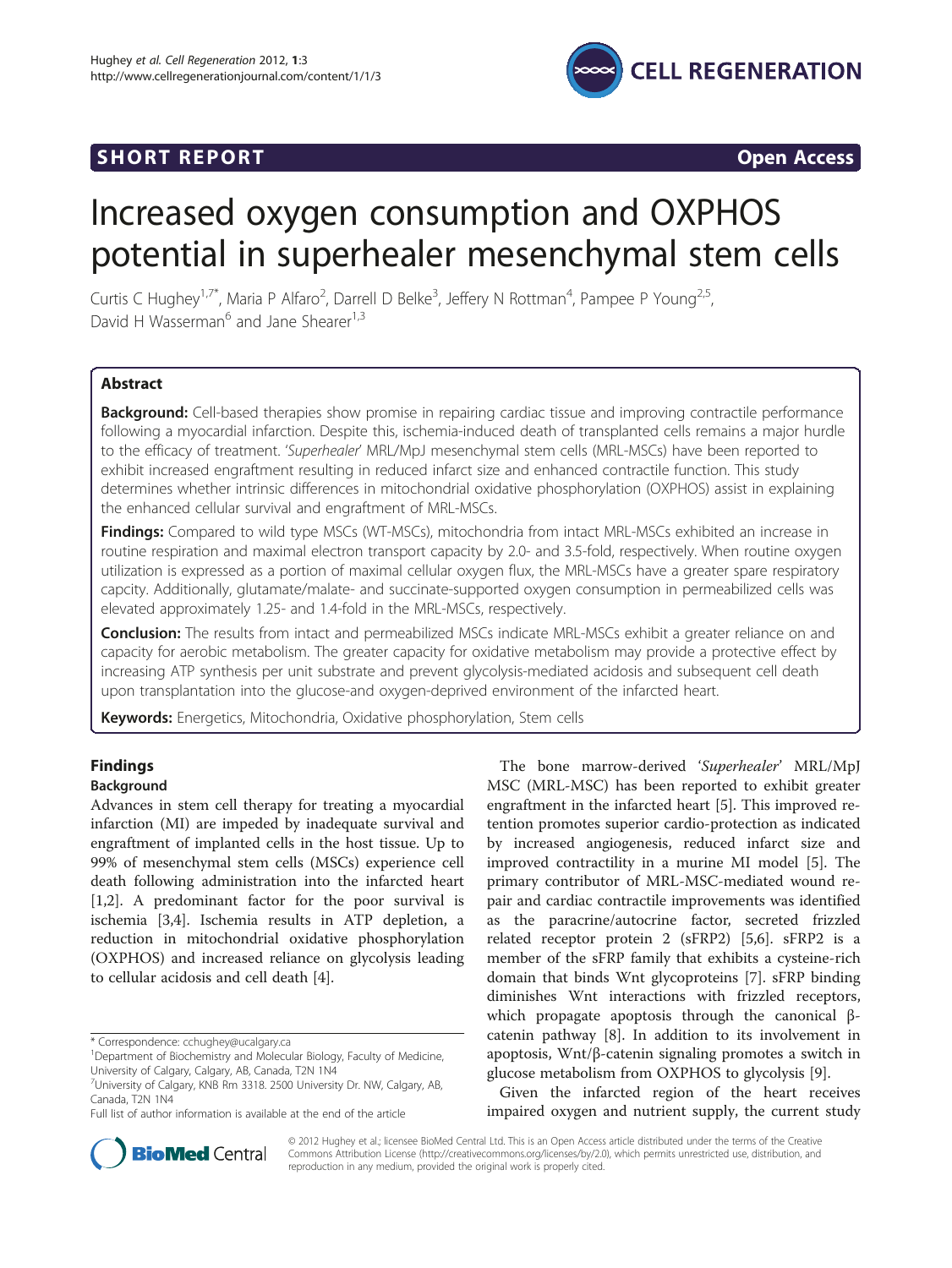evaluates MSC OXPHOS to determine whether innate differences in the MRL-MSC oxygen utilization and mitochondrial energetics could explain their enhanced viability.

#### Methods

#### MSCs and cardiac myocytes

Procedures were approved by the University of Calgary and Vanderbilt University Animal Care and Use Committees. Murine WT- and MRL-MSCs were generated and expanded from C57BL6 and MRL/MpJ strains, respectively, as described [\[5](#page-7-0),[10](#page-7-0)]. Briefly, WT- and MRL-MSCs were cultured in a humidified atmosphere containing 5%  $CO<sub>2</sub>$  at 37°C in low glucose Dulbecco's Modified Eagle Medium (DMEM; GIBCO) containing 1000 mg/L glucose, 110 mg/L sodium pyruvate, 10% defined fetal bovine serum (FBS; HyClone), 10% penicillin-streptomycin, 10% fungizone and 10 μg/L platelet-derived growth factor-ββ (PDGF-ββ; R&D Systems). The immunophenotype of MSCs were CD44<sup>+</sup>, LY6A/E/Sca1<sup>+</sup>, CD45<sup>-</sup>, CD14<sup>-</sup>, CD11b<sup>-</sup>, CD16/32<sup>-</sup>, CD144<sup>−</sup> and CD146<sup>−</sup> as previously reported [[5\]](#page-7-0). MSC capacity for trilineage differentiation was confirmed as previously described [\[5](#page-7-0)]. Passage 4 through 14 were used for all measurements. Primary cardiac myocytes from 10wk old, male, CD-1 mice were isolated using a collagenase digestion method as previously described [[11](#page-7-0)].

#### High-resolution respirometry

Cellular respiration was measured using the Oxygraph-2k (Oroboros Instruments) at 37°C. Experiments evaluating intact cell respiration were performed with MSCs suspended in culture medium consisting of low glucose Dulbecco's Modified Eagle Medium (DMEM; GIBCO) containing 1000 mg/L glucose and 110 mg/L sodium pyruvate. Experiments evaluating permeabilized cell oxygen consumption were performed with MSCs suspended in a mitochondrial respiration medium (MiR05) containing 0.5 mM EGTA, 3 mM  $MgCl<sub>2</sub>.6H<sub>2</sub>O$ , 20 mM taurine, 10 mM  $KH_2P0_4$ , 20 mM HEPES, 1 g/L BSA, 60 mM potassium-lactobionate, 110 mM sucrose, pH 7.1 [\[12\]](#page-7-0).

A phosphorylation control protocol was performed to assess intact cell respiration [\[13\]](#page-7-0). Without substrate addition, routine respiration  $(R_{DMEM})$  was determined. Oligomycin (2 μg/ml) evaluated futile oxygen flux (LEAK) [[14](#page-7-0)]. Maximal capacity of the electron transfer system (ETS) was evaluated via the step-wise (0.5  $\mu$ M steps) titration of carbonyl cyanide-p-trifluoromethoxyphenylhydraz -one (FCCP). All respiratory states were corrected for residual/non-mitochondrial oxygen consumption (0.5 μM rotenone and 2.5 μM antimycin A).

Digitonin-permeabilized cell analysis was employed to assess complexes I and II. Optimal digitonin concentrations required to permeabilize MSCs were determined

as previously outlined [\[15\]](#page-7-0). Cardiac myocytes were permeabilized with digitonin as indicated by Liu et al. (1991) [\[16](#page-7-0)]. Routine respiration ( $R_{\text{MiRO5}}$ ) was identified in MiR05. State 2 respiration ( $V<sub>CI</sub>$ ) was assessed by the addition of complex I substrates glutamate (10 mM) and malate (2 mM). ADP (5 mM) induced state 3 respiration/maximal oxygen consumption  $(V_{MAX-CI})$ . A subsequent titration of succinate (10 mM) allowed for evaluation of state 3 respiration by convergent electron input. Convergent electron input is defined as electrons being passed through a series of oxido-reduction reactions from both complex I and II to the Q-junction which is followed by the flow of electrons through complex III, cytochrome  $c$  and complex IV [[17](#page-7-0)]. Inhibition of complex I with 0.5 μM rotenone revealed succinatesupported respiration ( $V_{MAX-CII}$ ). The acceptor control ratio (ACR) was defined as  $V_{MAX-CI}$  relative to  $V_{CI}$ . A titration of 10 μm cytochrome  $c$  evaluated intactness of the outer mitochondrial membrane and provided quality control for the digitonin-permabilized cell preparations.

#### Nutrient deprivation and ischemic culture conditions

WT-and MRL-MSCs were plated at a density of 3000 cells/cm<sup>2</sup> on 58 cm<sup>2</sup> dishes (Nunc) for two days under the previously described conditions. The cells were washed with Dulbecco's phosphate buffered saline (GIBCO) and randomly segregated into three groups: control, glucosedeprived and ischemic. Control cells were cultured in a humidified atmosphere of 5%  $CO<sub>2</sub>$  and 37°C in low glucose DMEM (GIBCO) containing 1000 mg/L glucose, 110 mg/L sodium pyruvate, 10% defined fetal bovine serum (FBS; HyClone), 10% penicillin-streptomycin, 10% fungizone and 10 μg/ml platelet-derived growth factor-ββ (PDGF-ββ; R&D Systems). Glucose-deprived cells were cultured at 5%  $CO<sub>2</sub>$  and 37°C in no glucose DMEM (GIBCO) supplemented with 10 mg/L glucose, 1.1 mg/L sodium pyruvate, 10% penicillin-streptomycin, 10% fungizone creating conditions of 1% glucose and pyruvate compared to the control group. Ischemic conditions were identical to the glucose-deprived MSCs with the addition of 12 ml of sterile mineral oil (Sigma) creating an oil layer of approximately 5 mm over the cells to induce an oxygen-deprived environment. The WT-and MRL-MSCs remained under these conditions for 48 hr prior to further analysis. The length of culture conditions was chosen to provide the most relevance to cell-based therapy for the infarcted heart. Intramyocardial injection of stem cells into the acutely infarcted heart has been reported to result in approximately 40-50% retention (of total transplanted cells) 1–2 hours following transplantation [\[4,18,19](#page-7-0)]. The initial attrition of cells within two hours of delivery via direct intramyocardial injection is largely the consequence of cell leak from the injection site, being "washed away" by local bleeding resulting from the injection and/or being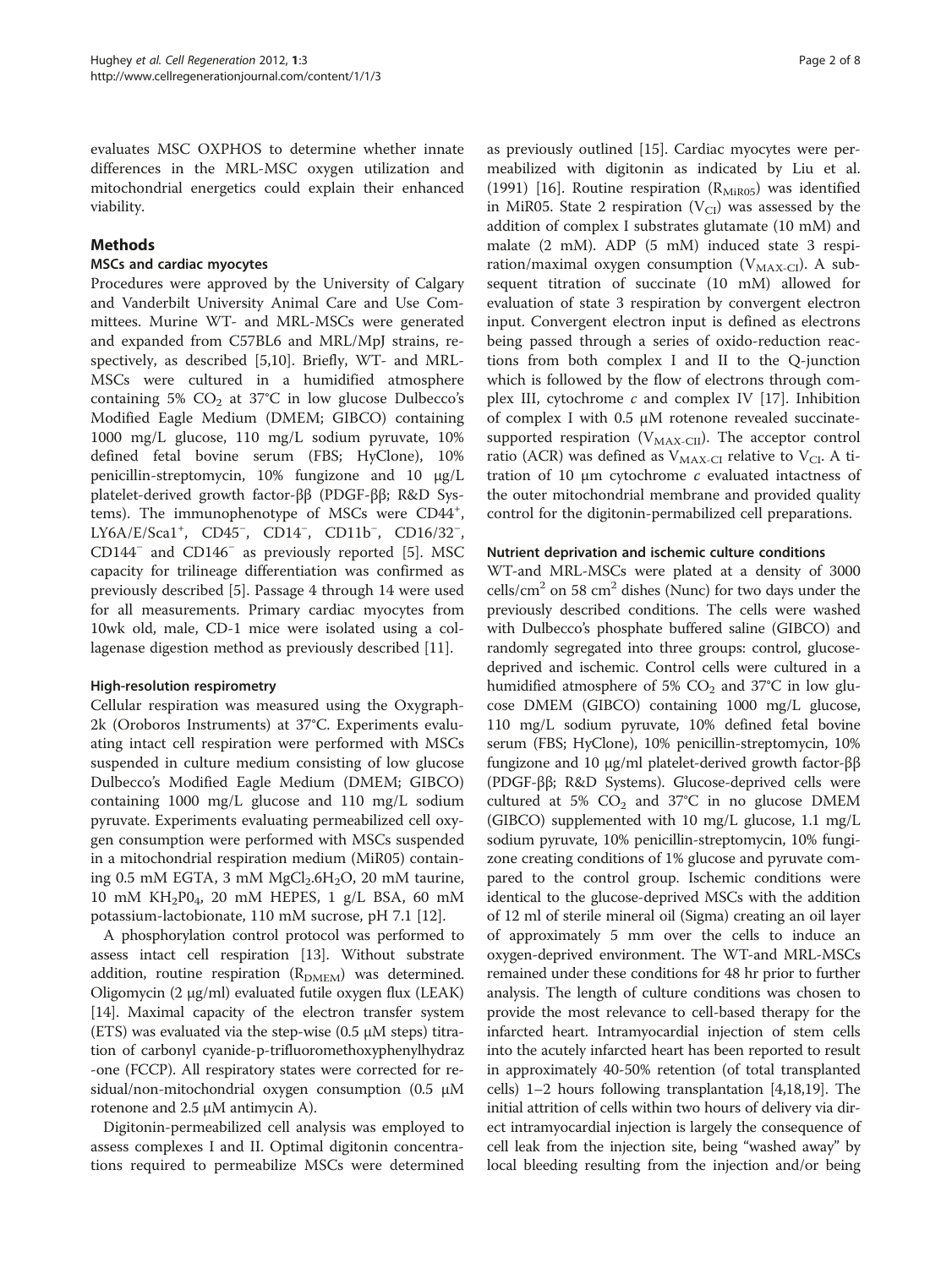<span id="page-2-0"></span>expelled by myocardium contraction [\[19](#page-7-0)]. Of the cells remaining in the cardiac tissue, further cell death/loss occurs in the first 48 hr (1-25% of total transplanted cells are retained) with cell death stabilizing by seven days following delivery [[4,18,19\]](#page-7-0).

#### Flow cytometry

Flow cytometry (Guava easyCyte 6HT 2 L; Millipore) was employed to measure the level of apoptosis induced by simulated glucose deprivation and ischemia. FlowCellect MitoLive Kit (Millipore) was performed according to the manufacturer's instructions to detect three cellular states: Healthy, viable cells (intact mitochondrial membrane potential and intracellular esterase activity), early apoptosis (impaired mitochondrial membrane potential) and late apoptotic/cell death events (impaired mitochondrial membrane potential and intracellular esterase activity). Mitosense red with an excitation/emission wavelength of 640/ 650 nm is employed by the FlowCellet MitoLive Kit (Millipore) to evaluate mitochondrial membrane potential. Calcein, acetoxymethlester (AM) is cell permeant non-and non-flurorescent. This compound is hydrolyzed by intracellular esterases to a fluorescent anion calcein with an

excitation/emission wavelength of 488/525 nm which is utilized by the FlowCellet MitoLive Kit (Millipore) to assess cellular vitality.

#### Statistical analyses

Two-way repeated measures ANOVAs were utilized to assess statistical differences in high-resolution respirometry experiments ( $p < 0.05$ ). One-way ANOVAs were performed for all other experimental measures. Differences within the ANOVAs were determined using Tukey's post hoc. Data are reported as means ± SEM.

#### Results

The initial incubation in culture medium allowed for determination of  $R_{DMEM}$ .  $R_{DMEM}$  in WT-MSCs was  $33.1 \pm 2.5$  pmol O<sub>2</sub>/s/10<sup>6</sup> cells (Figure 1A). MRL-MSC  $R_{\text{DMEM}}$  was elevated at 69.4 ± 3.9 pmol O<sub>2</sub>/s/10<sup>6</sup> cells (Figure 1A). Oligomycin-induced LEAK respiration allowed for determination of non-ADP phosphorylating oxygen utilization. LEAK respiration was similar between WT-MSCs compared to the MRL-MSCs,  $11.7 \pm 1.2$  vs.  $20.0 \pm 1.6$  pmol  $O_2/s/10^6$  cells (Figure 1A). Maximal capacity of the electron transport system (ETS)



R<sub>DMEM</sub>, LEAK and ETS oxygen consumption in intact WT-MSC and MRL-MSC. R<sub>DMEM</sub> represents routine respiration, LEAK represents oxygen consumption independent of ADP phosphorylation and ETS indicates maximal electron transport capacity. (B) Flux control ratios (FCR). Ratios of oxygen flux in differing respiratory control states, normalized to a defined reference respiratory state.  $n = 6$ , data are mean  $\pm$  S.E.M. \*p < 0.05 vs. WT-MSC.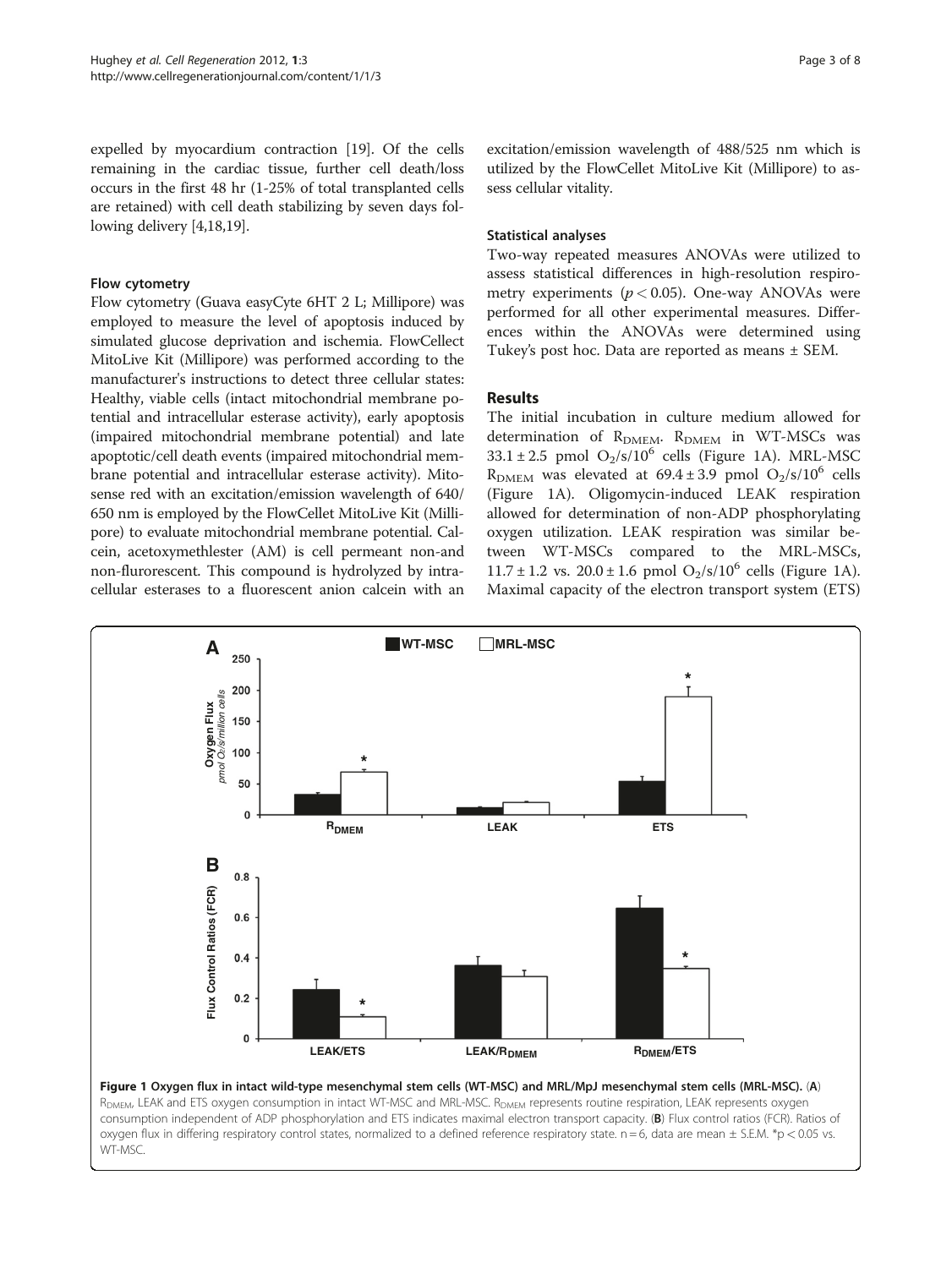<span id="page-3-0"></span>differed between cell types. In intact WT-MSCs, the ETS of  $54.4 \pm 7.4$  pmol  $O_2/s/10^6$  cells was lower than the MRL-MSCs ETS of  $190.1 \pm 15.3$  pmol  $O_2/s/10^6$  cells (Figure [1A](#page-2-0)). These results indicate that absolute oxygen flux in the routine repiratory state and maximal respiratory rate are elevated in the MRL-MSCs.

LEAK respiration operates at  $0.25 \pm 0.05$  of ETS in the WT-MSCs compared to  $0.11 \pm 0.01$  of ETS in MRL-MSCs (Figure [1B](#page-2-0)). This indicates a higher portion of maximal electron transport system capacity is used for futile reactions in WT-MSCs. The LEAK/ $R_{\text{DMEM}}$  ratio was not altered between cell types. LEAK oxygen flux was  $0.36 \pm 0.04$  of WT-MSC R<sub>DMEM</sub> compared to  $0.31 \pm 0.02$  of MRL-MSC R<sub>DMEM</sub> (Figure [1B](#page-2-0)). R<sub>DMEM</sub> functions at  $0.65 \pm 0.06$  of ETS in WT-MSCs which was significantly higher than the  $R_{\text{DMEM}}/ETS$  ratio of  $0.35 \pm 0.01$  exhibited by MRL-MSCs (Figure [1B](#page-2-0)). The lower  $R_{DMEM}/ETS$  ratio in the MRL-MSCs indicates that the 'Superhealer' cell type display a greater potential electron transport capacity in excess of routine requirements.

Oxygen consumption in permeabilized cells was evaluated to obtain a greater understanding of the OXPHOS function. Suspension of intact MSCs in MiR05 did not change routine respiration.  $R_{MiR05}$  remained significantly lower in the WT-MSCs,  $37.3 \pm 4.7$  vs.  $63.5 \pm 3.3$  pmol  $O_2$ / s/10<sup>6</sup> cells (Figure 2A). State 2 respiration (V<sub>CI</sub>), was similar between WT- and MRL-MSCs. WT-MSC state 2 respiration was  $11.4 \pm 0.6$  pmol  $O_2/s/10^6$  cells compared to the MRL-MSC respiration of  $21.8 \pm 2.7$  pmol O<sub>2</sub>/s 10<sup>6</sup> cells (Figure 2A). Following the addition of ADP, state 3  $(V_{MAX-CI})$  was lower in the WT-MSCs compared to the MRL-MSCs,  $90.0 \pm 13.0$  vs.  $112.0 \pm 2.7$  pmol  $O_2/s/10^6$  cells (Figure 2A). In addition, state 3 in WT-MSCs supported by succinate alone ( $V_{MAX-CII}$ ) was  $102.0 \pm 2.8$  pmol  $O_2/s$ /  $10^6$  cells. This was significantly lower than the  $V_{MAX-CH}$ exhibited by MRL-MSCs,  $140.1 \pm 5.7$  pmol  $O_2/s/10^6$  cells (Figure 2A). As a comparison, isolated cardiac myocyte oxygen flux was higher than that of both WT- and MRL-MSCs. Isolated, cardiac myocyte  $V_{\text{CI}}$ ,  $V_{\text{MAX-CI}}$  and  $V_{MAX\text{-CH}}$  were 1.44  $\pm$  0.24, 6.84  $\pm$  1.08 and 18.33  $\pm$  2.18 nmol  $O_2$ /s/10<sup>6</sup> cells, respectively (Inset, Figure 2B). Additionally,



permabilized cardiac myocytes. State 3 or maximal oxygen consumption through Complex I supported by glutamate and malate (V<sub>MAX-CI</sub>) in digitoin-permabilized cardiac myocytes. State 3 or maximal oxygen consumption through Complex II supported by succinate (V<sub>MAX-CII</sub>) in digitoinpermabilized cardiac myocytes. (C) Acceptor control ratio (ACR; defined as  $V_{MAX-C}/V_C$ ). n = 6-9, data are mean  $\pm$  S.E.M. \*p < 0.05 vs. WT-MSC.  $+p < 0.05$  vs. MRL-MSC.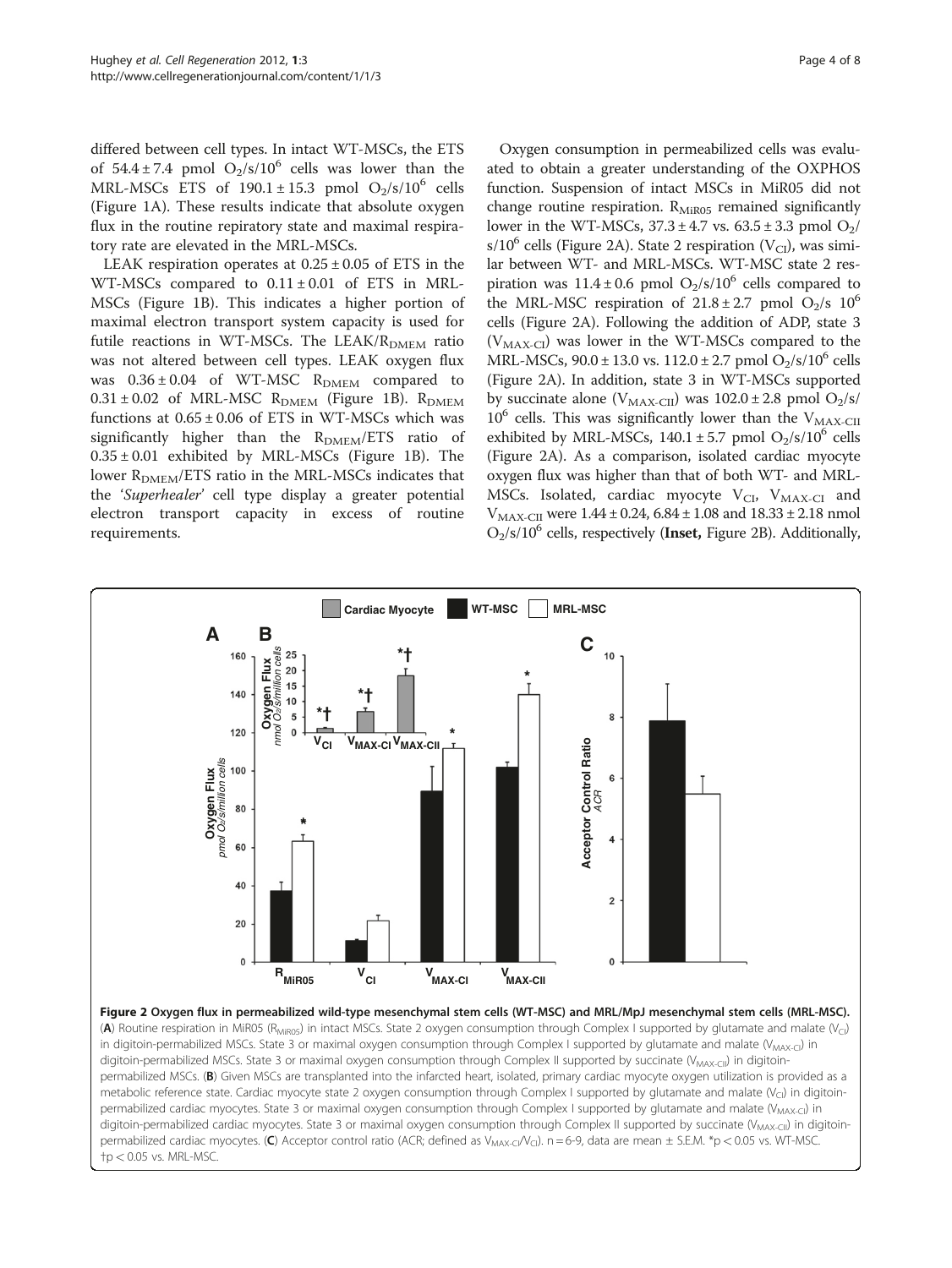<span id="page-4-0"></span>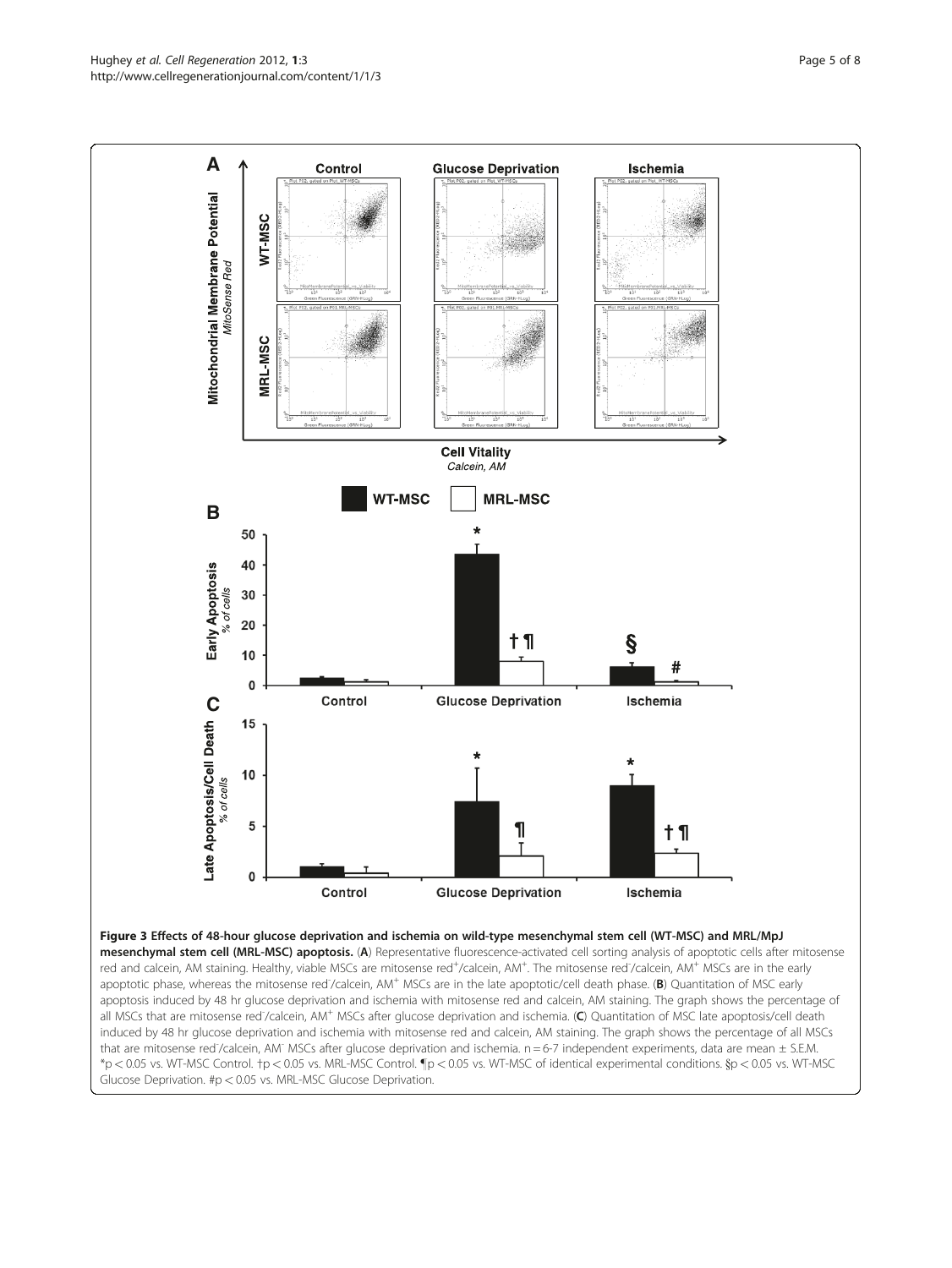the ACR did not differ between WT- and MRL-MSCs (Figure [2C](#page-3-0)).

Manipulation of culture conditions to simulate 48 hr glucose deprivation exhibit a clear induction of early apoptosis defined by mitochondrial membrane potential impairment (Figure [3A](#page-4-0) & B). WT-MSCs under glucose deprivation-only conditions for 48 hr resulted in a drastic increase in early apoptosis  $(43.61 \pm 7.59\% \text{ vs. } 2.57 \pm 0.69\%;$ Figure [3B](#page-4-0)). The effect of glucose deprivation on MRL-MSCs also resulted in an increased percentage of cells undergoing early apoptosis  $(8.02 \pm 1.37\% \text{ vs. } 1.16 \pm 0.69\%;$ Figure [3B](#page-4-0)). However, the proportion of mitochondrial membrane impaired MRL-MSCs was significantly lower than that of WT-MSCs following glucose deprivation  $(8.02 \pm 1.37\% \text{ vs. } 43.61 \pm 7.59\%; \text{ Figure 3B}).$  $(8.02 \pm 1.37\% \text{ vs. } 43.61 \pm 7.59\%; \text{ Figure 3B}).$  $(8.02 \pm 1.37\% \text{ vs. } 43.61 \pm 7.59\%; \text{ Figure 3B}).$  Interestingly, ischemic culture conditions did not promote significant increases in early apoptotic WT-MSCs or MRL-MSCs compared to control MSCs (Figure [3B](#page-4-0)). Furthermore, the reduced oxygen availability may have provided a mitochondrial protective effect in the presence of glucose deprivation as the WT-MSCs  $(43.61 \pm 7.59\%$  vs. 6.29 ± 2.55%; Figure [3B\)](#page-4-0) and MRL-MSCs  $(8.02 \pm 1.37\% \text{ vs.}$  $1.11 \pm 0.47$ %; Figure [3B](#page-4-0)) exhibited elevated early apoptosis in the glucose-deprived condition compared to the ischemic condition.

Simulated 48 hr glucose deprivation and ischemia in vitro resulted in late apoptosis/cell death defined by impaired mitochondrial membrane potential and cellular activity (Figure [3A](#page-4-0) & C). WT-MSC exposure to reduced glucose for 48 hr showed an increase in late apoptosis  $(7.47 \pm 1.28\%$  vs.  $1.04 \pm 0.69\%$ ; Figure [3C\)](#page-4-0). Glucose deprivation did not evoke alterations in the percentage of MRL-MSC undergoing late apoptosis  $(2.08 \pm 0.18\%$  vs.  $0.38 \pm 0.21$ %; Figure [3C](#page-4-0)). The combination of decreased oxygen and substrate availability showed an increase in WT-MSCs  $(9.01 \pm 2.19\% \text{ vs. } 1.04 \pm 0.69\%; \text{ Figure 3C})$  and MRL-MSCs (2.33 ± 0.87% vs. 0.38 ± 0.21%; Figure [3C](#page-4-0)) late apoptosis/cell death compared to control conditions (Figure [3B\)](#page-4-0). However, the proportion of non-viable MRL-MSCs was significantly lower than that of WT-MSCs following 48 hr ischemia (2.33 ± 0.87% vs. 9.01 ± 2.19%; Figure [3B\)](#page-4-0). In summary, the aforementioned experiments evaluated WT-and MRL-MSCs early and late apoptosis following 48 hr of depressed substrate availability or ischemia in vitro. Our results suggest MRL-MSC exhibited a lower rate of apoptosis compared to WT-MSCs under nutrient deprivation. Such characteristics may be transferable to the in vivo conditions of the infarcted heart allowing for greater MRL-MSC survival and a subsequent increase in their therapeutic effects.

#### **Discussion**

Upon transplantation, MRL-MSCs exhibit increased engraftment and survival in the infarcted heart compared

to WT-MSCs [[5](#page-7-0)]. We aimed to evaluate innate differences in mitochondrial function between these cell types to explain differences in cell viability. Novel findings identify unique energetic characteristics of MRL-MSCs that would be protective in glucose-compromised and ischemic environments.

Assessment of oxygen utilization in the intact cell allowed for the determination of physiological respiratory states. MRL-MSCs displayed similar LEAK respiration, however, routine respiration and maximal electron transport capacity were greater. In order to eliminate the potential confounding influence of mitochondrial density, flux control ratios (FCR) were evaluated. Results revealed a lower LEAK and routine respiration as a proportion of maximal electron transport capacity in MRL-MSCs. This suggests the presence of higher electron transport capacity in MRL-MSCs. To identify regulatory factors responsible for the increased OXPHOS potential, two major sites of electron input into the electron transport system (complex I and complex II) were examined. In the presence of ADP, oxygen flux through complex I was higher in the MRL-MSCs. Because complex I is not the only site of electron input into the electron transport system, succinate-supported, maximal respiration was determined. This complex II-mediated oxygen flux was higher in the MRL-MSCs and indicates a greater aerobic energy production in the MRL-MSCs. Given the MSCs are transplanted into the heart, we also assessed the oxygen consumption of primary cardiac myocytes to provide a metabolic reference state to which MSC oxygen utilization could be compared. Relative to the WT-MSCs, cardiac myocyte  $V_{\text{CI}}$ ,  $V_{\text{MAX-CI}}$  and  $V_{\text{MAX-CI}}$  were 127-, 77- and 180-fold greater, respectively. This indicates the oxidative capacity of MSCs is relatively minor in comparison to that of cardiac myocytes and the MRL-MSC respiration is only modestly higher than WT-MSCs. The mechanism responsible for the increased intact cell oxidative function and permeabilized cell complex I and II activity in the MRL-MSCs is currently unknown. Given the role of sFRP2 in modulating apoptosis and glucose metabolism, future experiments evaluating the effect of sFRP2 on mitochondrial OXPHOS in the WT-and MRL-MSCs are notable future endeavours.

Several reports conclude WT-MSCs preferentially derive energy from glycolysis with little dependence on glucose oxidation [\[20](#page-7-0)-[22](#page-7-0)]. We report MRL-MSCs exhibit elevated absolute OXPHOS function  $(R_{DMEM/MiR05},$  $V_{MAX-CI}$ ,  $V_{MAX-CII}$  and ETS) and higher OXPHOS potential ( $R_{DMEM}/ETS$ ). Based on these observations we propose the slight elevation in OXPHOS displayed by the 'Superhealer' MRL-MSCs is advantageous. For instance, in MSCs, there is a shift towards OXPHOS dependence under glucose deprivation [\[23](#page-7-0)]. The increase in oxidative function is thought to be an adaptive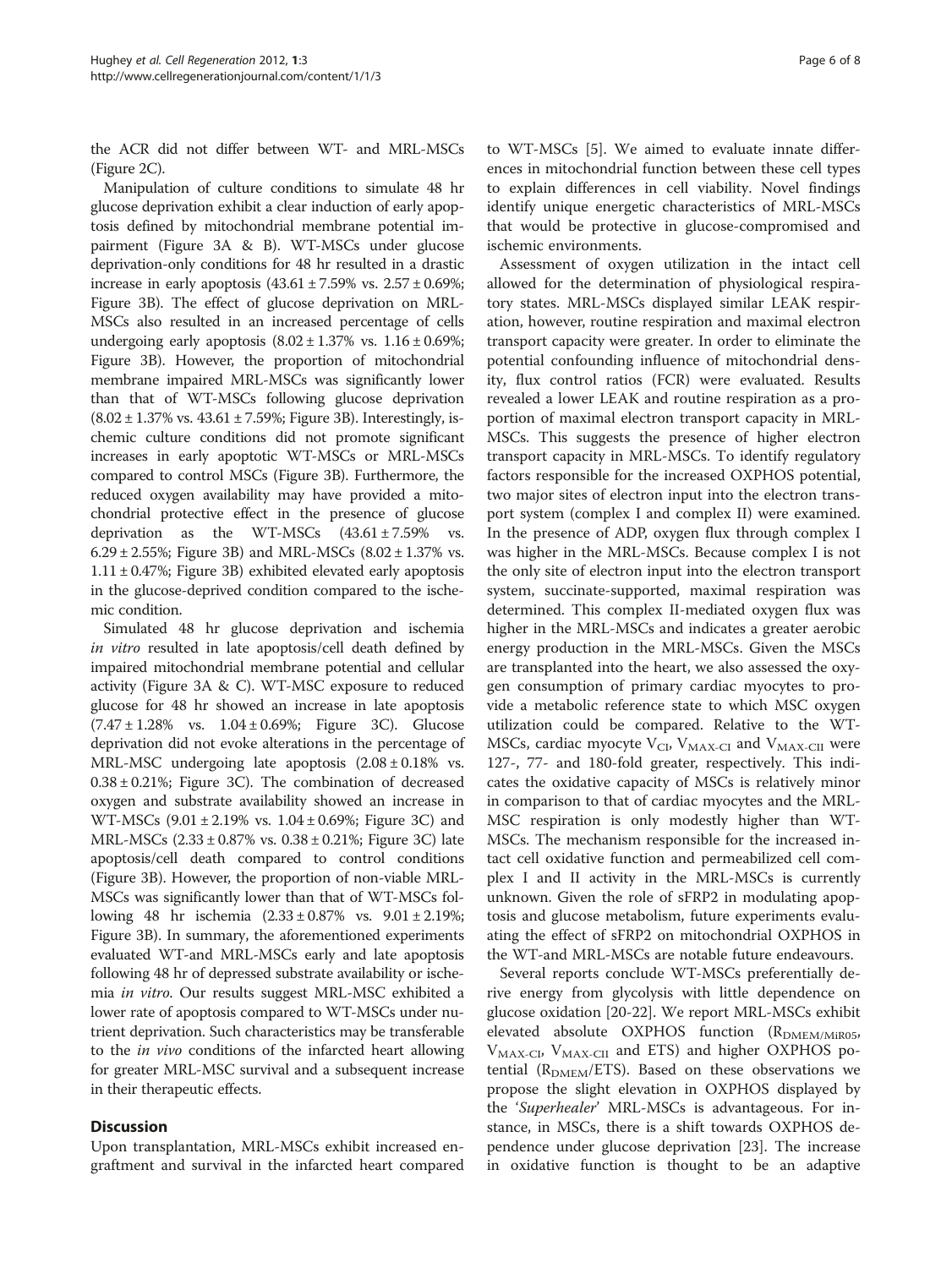<span id="page-6-0"></span>attempt to maximize ATP synthesis in the nutrient shortage given OXPHOS produces approximately 32 moles of ATP per mole of glucose [\[24\]](#page-7-0). This is much greater than the 2 moles of ATP resulting from glycolysis [[24\]](#page-7-0). To evaluate this hypothesis we cultured WTand MRL-MSCs under glucose-deprived conditions for 48 hr where oxygen was not limiting. We found that WT-and MRL-MSCs displayed a reduction in mitochondrial membrane potential; an early indicator of apoptosis [[25\]](#page-7-0). However, WT-MSCs exhibited a significantly higher proportion of cells with mitochondrial dysfunction compared to MRL-MSCs. Additionally, the percentage of late apoptotic cells was also higher in WT-MSCs compared to the MRL-MSCs following the reduced substrate conditions. The elevated routine oxygen flux and electron transport capacity in MRL-MSCs may provide benefits when faced with a lack of substrate by better accommodating the switch towards oxidative metabolism. This could assist in preservation of ATP levels and prevent energetic starvation. Furthermore, a potential for increased coupling of glycolysis to glucose oxidation in MRL-MSCs could minimize intracellular acid load and improve cell viability in the infarcted heart.

Recently, reports indicate that substrate deprivation is much more detrimental to MSC survival than hypoxia [[20,22\]](#page-7-0). To expand on our glucose deprivation studies we assessed MSC apoptosis following 48 hr of ischemia (glucose and oxygen deprivation). Under the ischemia conditions WT- and MRL-MSCs showed an elevated proportion of late apoptotic/dead cells. However, there was no added effect of depressed oxygen availability on late apoptosis/cell death over reduced glucose availability. These findings are consistent with the reports that substrate availability and not hypoxia is more influential in MSC viability. Also, the percentage of late apoptotic cells was elevated in the WT-MSCs compared to the MRL-MSCs which are in agreement with studies indicating MRL-MSC exhibit increased engraftment and survival in the infarcted heart [[5\]](#page-7-0).

Interestingly, ischemia had an unexpected influence on impaired mitochondrial membrane potential/early apoptosis. The number of early apoptotic WT-and MRL-MSCs was significantly lower following 48 hr of combined substrate and oxygen reduction compared to early apoptotic cells under decreased glucose conditions only. The mechanism for this finding is currently unknown. It is possible that the oxygen deprivation results in a compensatory reduction in MSC oxidative metabolism thereby exhibiting a protective effect on the MSCs by finding a unique compromise between OXPHOS and glycolysis. This speculative compromise may provide a more optimal balance between ATP synthesis, glycolysismediated acidosis from the lack of oxygen and reactive oxygen species-induced damage resulting from OXPHOS

under non-limiting oxygen concentrations. Alternatively, it cannot be ignored that ischemia may primarily induce late apoptotic events independent of early mitochondrial dysfunction. Of note, a limitation of this study is the use of mineral oil to induce hypoxia without measuring oxygen concentration in the culture medium. Future studies should accurately measure oxygen concentrations to identify the effect of various oxygen levels in combination with substrate deprivation on mitochondrial-induced apoptosis.

In conclusion, little attention has been given to the optimal metabolic characteristics that would allow transplanted cells to cope with oxygen and glucose deprivation. We found MRL-MSCs display elevated OXPHOS that may minimize metabolic stress and subsequently improve cell viability upon transplantation into the infarcted heart.

#### Abbreviations

ACR: Acceptor control ratio; DMEM: Dulbecco's modified eagle's medium; ETS: Electron transport system; FCCP: Cyanide-ptrifluoromethoxyphenylhydraz-one; 48 hr: Forty-eight hours; LEAK: Futile oxygen consumption; FCR: Flux control ratio; MI: Myocardial infarction; MiR05: Mitochondrial respiration medium; MSC: Mesenchymal stem cell; MRL-MSC: MRL-MPJ mesenchymal stem cell; OXPHOS: Oxidative phosphorylation; R<sub>DMEM</sub>: Routine respiration in dulbecco's modified eagle's medium; R<sub>MiR05</sub>: Routine respiration in mitochondrial respiration medium; sFRP2: secreted frizzled related receptor protein 2;  $V_{CI}$ : State 2 respiration supported by complex I substrates; V<sub>MAX-CI</sub>: State 3 respiration supported by complex I substrates; V<sub>MAX-CII</sub>: State 3 respiration supported by complex II substrates; WT-MSC: Wild type mesenchymal stem cell; 10 wk: Ten weeks.

#### Competing interests

The authors declare they have no competing interests.

#### Authors' contributions

All authors participated in experimental design. MA and PY isolated, cultured and differentiated the MSCs. DB isolated the murine cardiac myocytes. CH cultured the MSCs and performed the experimental assays. CH analyzed and interpreted the data and drafted the manuscript. All authors edited and approved the final manuscript.

#### Acknowledgements

This work was supported by CIHR (JS and CH), AHFMR (JS), CDA (JS), HSF (JS) and NIH Grant [R01-HL088424] (PY).

#### Author details

<sup>1</sup>Department of Biochemistry and Molecular Biology, Faculty of Medicine University of Calgary, Calgary, AB, Canada, T2N 1N4. <sup>2</sup>Department of Pathology, School of Medicine, Vanderbilt University, Nashville, TN, USA, 37232. <sup>3</sup>Faculty of Kinesiology, University of Calgary, Calgary, AB, Canada, T2N 1N4. <sup>4</sup> Department of Medicine, Division of Cardiovascular Medicine, School of Medicine, Vanderbilt University, Nashville, TN, USA, 37240. <sup>5</sup>Department of Veterans Affairs Medical Center, Nashville, TN, USA, 37232. <sup>6</sup>Department of Molecular Physiology and Biophysics, School of Medicine, Vanderbilt University, Nashville, TN, USA, 37240. <sup>7</sup>University of Calgary, KNB Rm 3318 2500 University Dr. NW, Calgary, AB, Canada, T2N 1N4.

#### Received: 8 July 2011 Accepted: 28 June 2012 Published: 28 June 2012

#### References

- 1. Freyman T, Polin G, Osman H, Crary J, Lu M, Cheng L, Palasis M, Wilensky RL: A quantitative, randomized study evaluating three methods of mesenchymal stem cell delivery following myocardial infarction. Eur Heart J 2006, 27(9):1114–1122.
- 2. Toma C, Pittenger MF, Cahill KS, Byrne BJ, Kessler PD: Human mesenchymal stem cells differentiate to a cardiomyocyte phenotype in the adult murine heart. Circulation 2002, 105(1):93–98.